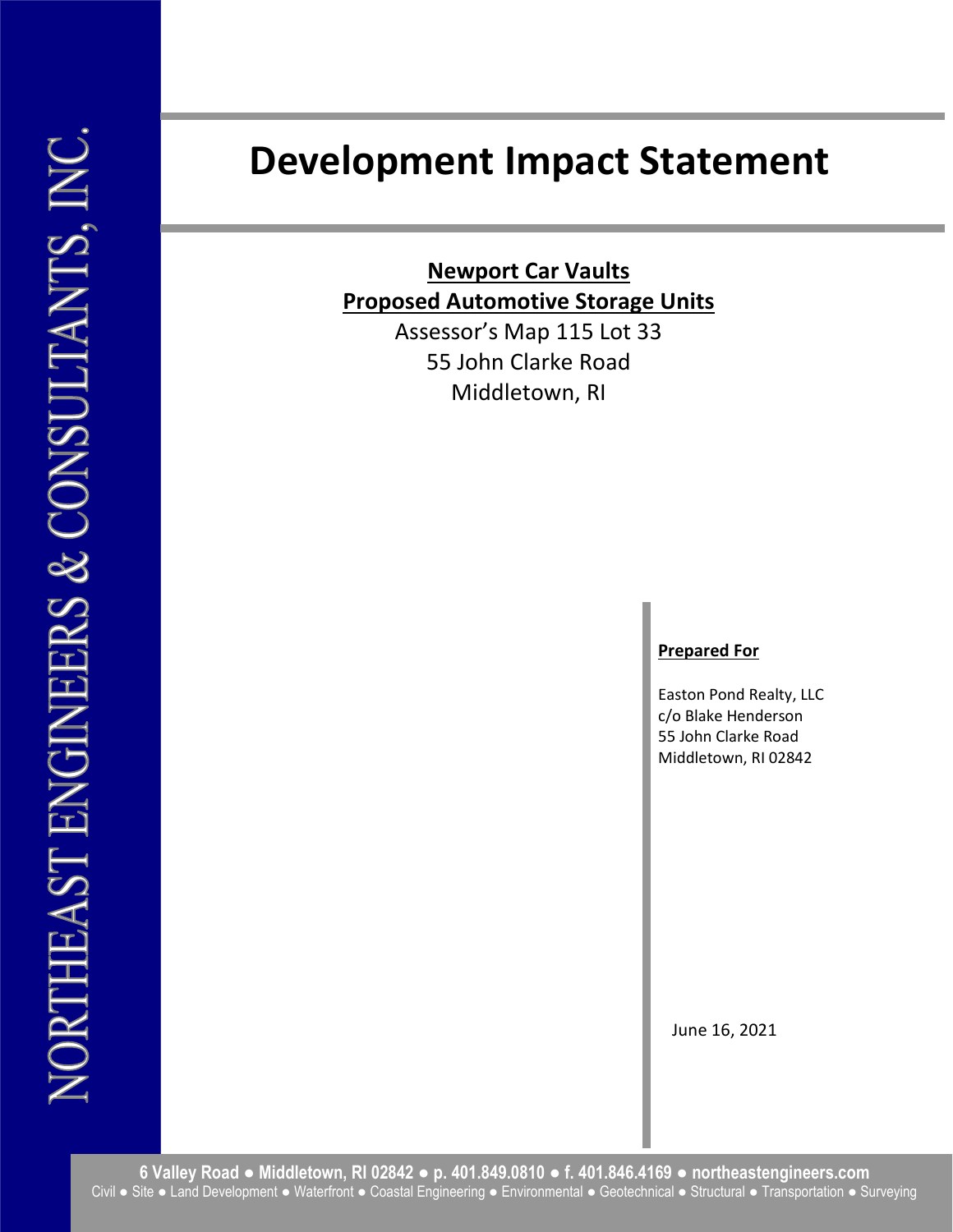# **TABLE OF CONTENTS**

| 1.0  |  |  |  |
|------|--|--|--|
| 1.1  |  |  |  |
| 1.2  |  |  |  |
| 1.3  |  |  |  |
| 2.0  |  |  |  |
| 2.1  |  |  |  |
| 2.2  |  |  |  |
| 3.0  |  |  |  |
| 3.1  |  |  |  |
| 4.0  |  |  |  |
| 5.0  |  |  |  |
| 6.0  |  |  |  |
| 7.0  |  |  |  |
| 8.0  |  |  |  |
| 9.0  |  |  |  |
| 10.0 |  |  |  |
|      |  |  |  |
| 11.0 |  |  |  |
| 12.0 |  |  |  |
| 13.0 |  |  |  |
| 13.1 |  |  |  |
| 13.2 |  |  |  |
| 13.3 |  |  |  |
| 13.4 |  |  |  |
| 13.5 |  |  |  |
| 13.6 |  |  |  |
| 14.0 |  |  |  |
| 14.1 |  |  |  |
| 14.2 |  |  |  |
| 14.3 |  |  |  |
| 14.4 |  |  |  |
| 14.5 |  |  |  |
| 14.6 |  |  |  |
| 14.7 |  |  |  |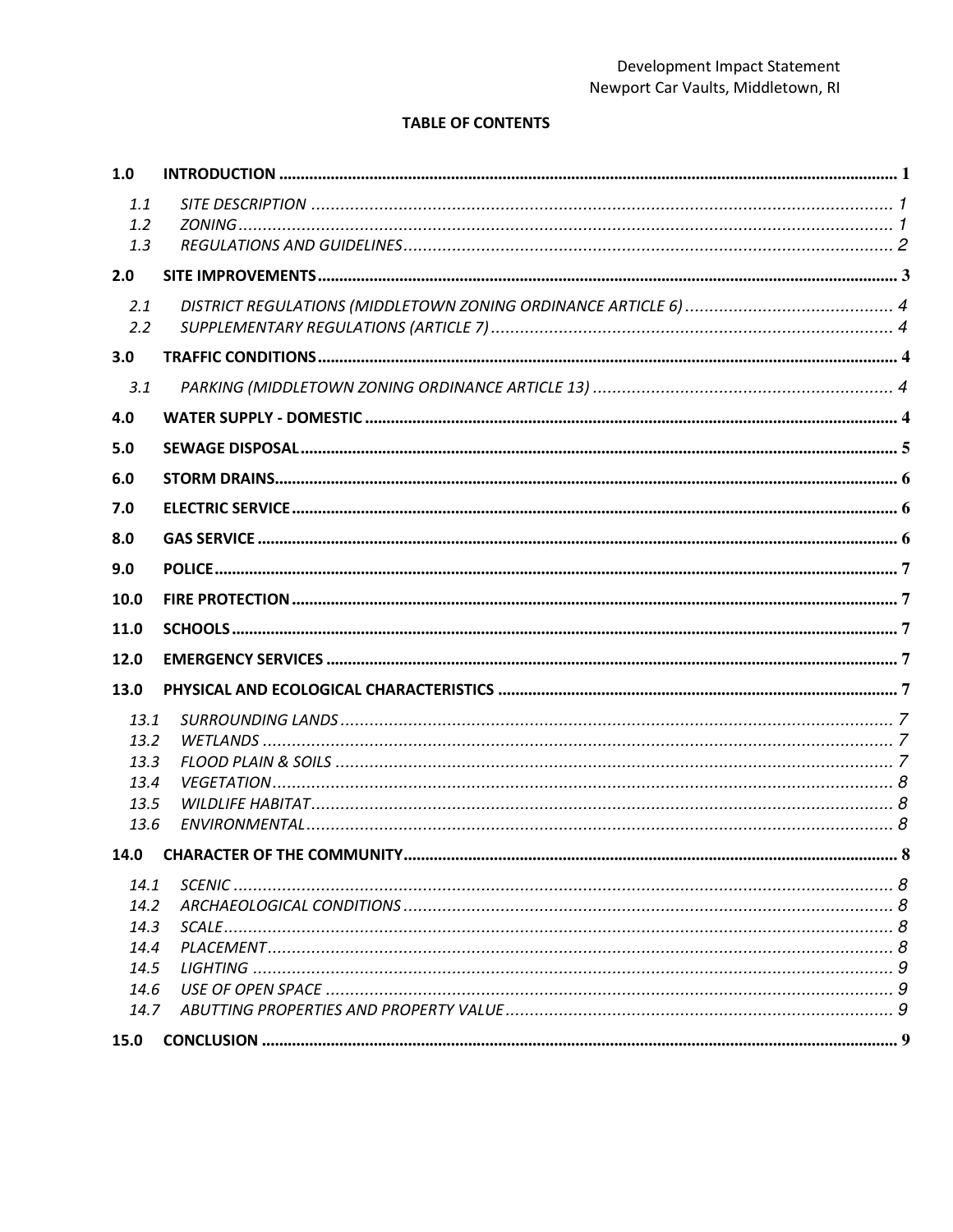# 1.0 INTRODUCTION

This Development Impact Statement is required under Section 310 – Development Impact Review of the Town of Middletown Zoning Ordinance, October 2006 (as amended).

### 1.1 Site Description

The existing property contains a two-level 10,300+/- square foot office building located in the Aquidneck Corporate Park. The facility is centrally located on the property and features a large multi-tier paved parking lot on the east side of the structure and a smaller paved parking lot on the west side of the structure. A paved aisle connects the two lots along the north side of the building. Both parking lots are accessed from John Clarke Road via two entrances. The parking lots can also be accessed from the abutter to the north via an additional paved entrance. The extreme west end of the property overlooking Valley Road, a state-maintained right-of-way, is vegetated with low shrubs and brush. A maintained grass lawn lies along the south side of the property. The structure is served by municipal water main in John Clarke Road. Municipal sewer service is provided from a main along Valley Road. The building sewer is routed through the abutting property to the south. A small system of catch basins conveys stormwater from the parking lots through the abutting property to the south, and into the RIDOT stormwater system in Valley Road, and then westward into Easton Pond North. There are no private water quality or water retentions systems located on the property.

There are no wetlands or other features protected by the state present on site. The site does not lie within any coastal or freshwater wetland jurisdiction. Minimal natural vegetation exists on site and is limited to the extreme west side of the property. The western end of the property lies within the Town of Middletown Watershed Protection District 1 (areas within 200' of a water supply body) while the remainder of the property lies within the Watershed Protection District 2 (watersheds contributing to water supply bodies).

In general, the site slopes from the east and from John Clarke Road to the west and towards Valley Road. Stormwater from the property is conveyed to the state stormwater system in Valley Road where it is routed into Easton Pond North.

### 1.2 Zoning

The subject properties are zoned OP (Office Park). The commercial properties on either side of the site and across John Clarke Road are zoned similarly. The site is not located in any overlay districts other the aforementioned Watershed Protection Districts. Both the existing use and the proposed use are allowed "by right" within this zoning district.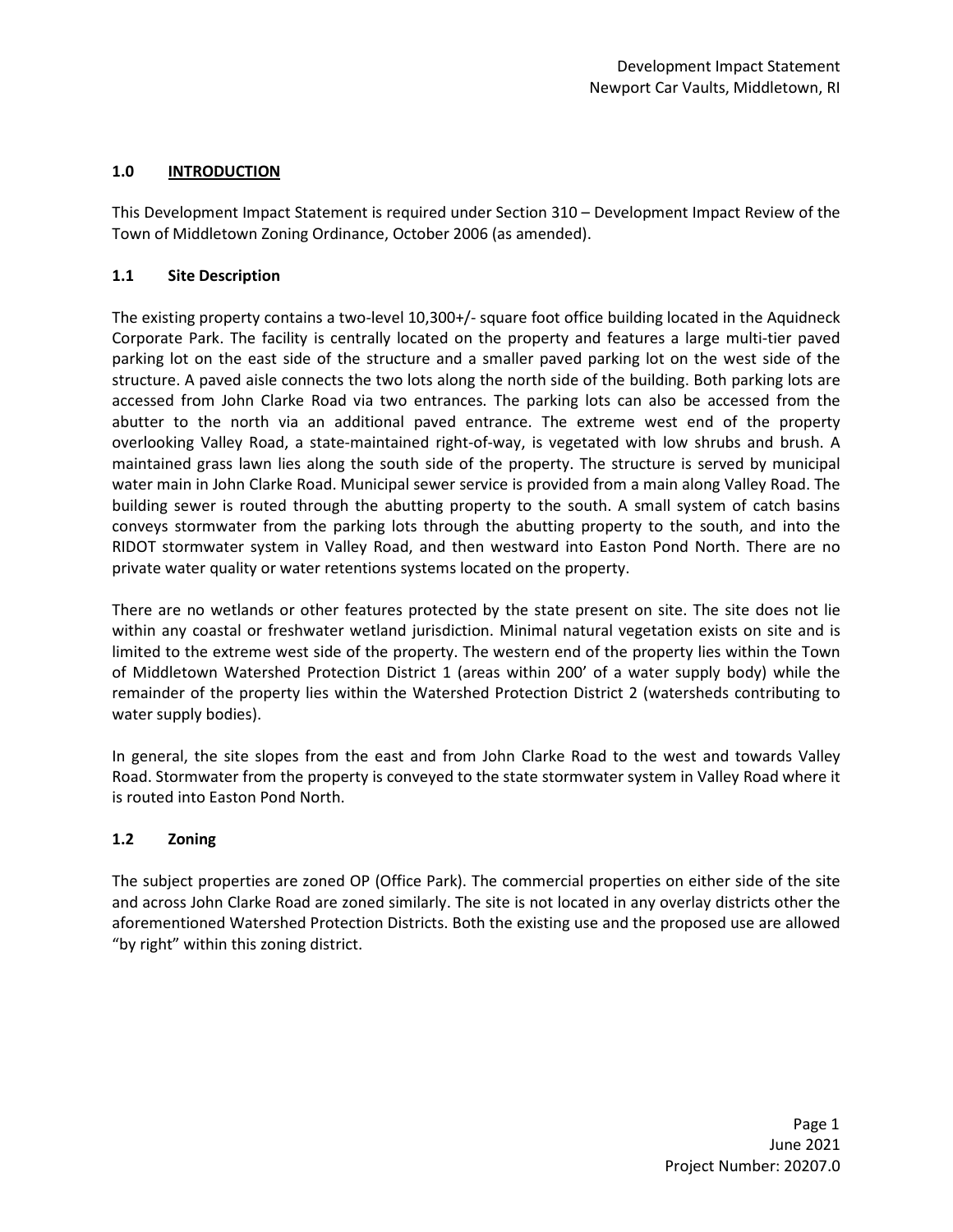#### 1.3 Regulations and Guidelines

Regulations and Ordinances that helped to shape the development of the project site were the following:

- 1. Town of Middletown Comprehensive Amendment Zoning Ordinance.
- 2. Town of Middletown Rules and Regulations Regarding the Subdivision and Development of Land.
- 3. State of Rhode Island Stormwater Design and Installation Standards Manual (March 2015).
- 4. Urban Hydrology for Small Watersheds. (TR-55 Manual)
- 5. Rhode Island Department of Transportation Standard Specifications for Road and Bridge Construction.
- 6. Rhode Island Department of Transportation Standard Details.
- 7. Rhode Island Soil Erosion and Sediment Control Handbook.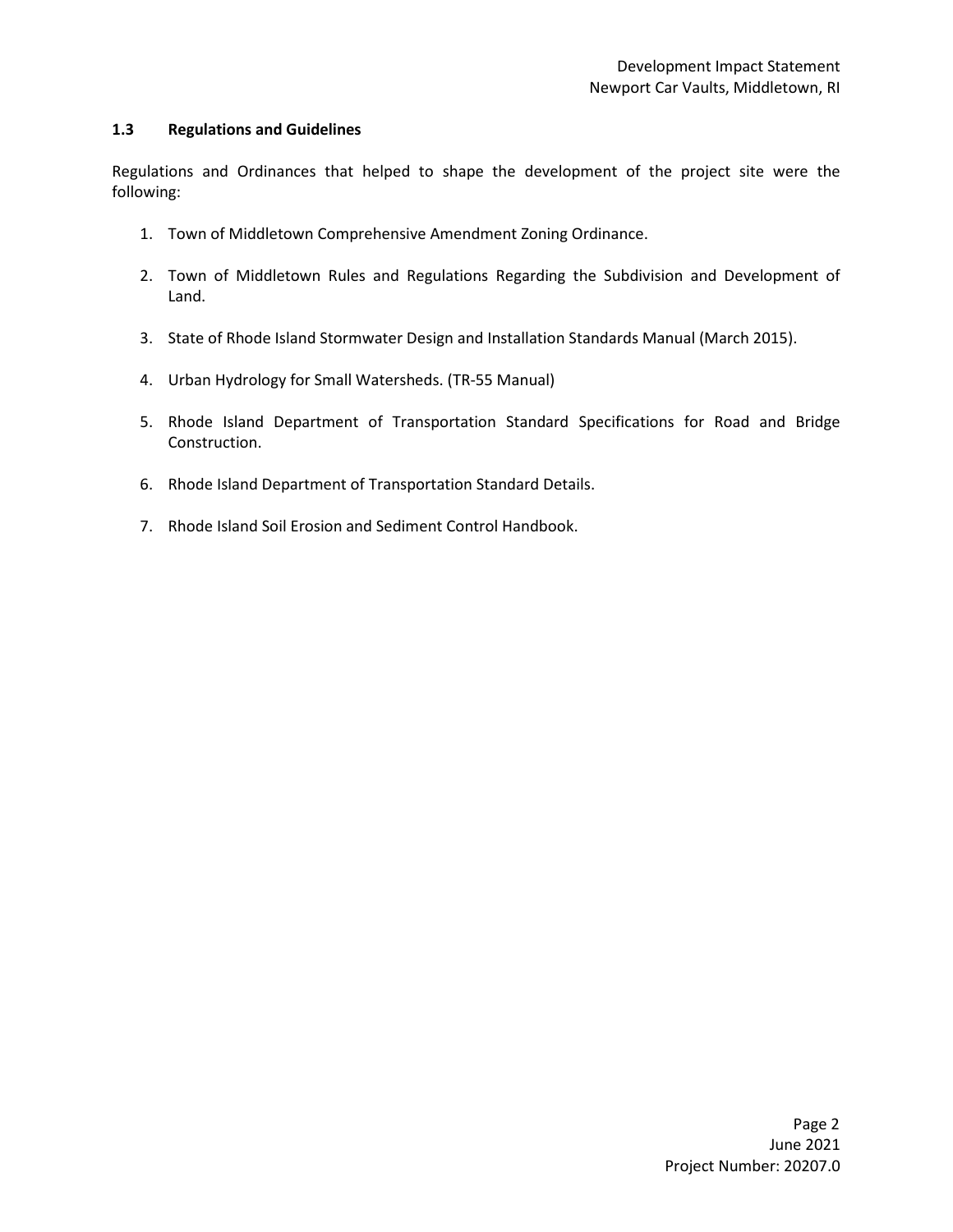# 2.0 SITE IMPROVEMENTS

The owner intends to demolish the existing office structure and all existing site improvements. The owner will then construct a 25,000 sq. ft. property-spanning structure containing 30 automotive garage units. Each unit will include a bathroom and a small office loft above. One of the units will be used as the management office for the facility. Each unit will have one garage entry and one standard entry. As the property slopes from east to west, the building will be stepped in order to meet the site grades. A paved access will loop the structure and will be accessed from John Clarke Road at either end. Each entry at the roadway will be gated. The existing stone wall along John Clarke Road will be relocated to the property line along this roadway in order to facilitate the siting of the new structure. Parking areas will be provided along this loop and will feature pervious paver surfaces. Each garage entry will also feature a pervious paver apron. The paved access from the abutter to the north will be closed with coordination with the owner. At this time, the project is intended to be completed in a single phase.

Municipal water service will be provided to each garage unit via either the existing site water service or via a new connection to the main with permission from Newport Water. With permission from the Middletown Public Works, the existing sewer service will be re-used to serve the new structure. National Grid will provide electrical and gas service to the proposed structure. These services are subject to design and review by the providing entity.

In order to manage the stormwater generated by these improvements, the proposed site design will maintain the level of impervious surfaces as are present in the existing conditions. This is achieved through the minimization of the width of the paved travel ways and the utilization of pervious materials for parking and garage aprons. As a result, no stormwater detention devices are proposed. Site stormwater quality will be provided via a surface sand filter to be located at the west end of the property. Stormwater will be routed to this device via two vegetated swales running along the north and south property lines. These swales route stormwater to two sediment forebays which will provide the required pretreatment. Much of the overflow stormwater from the sand filter will be then be routed though the existing drain line leaving the property in order to maintain the existing drainage patterns of stormwater entering Valley Road and the DOT stormwater system.

The project includes the following highlighted stormwater design points:

- Provide water quality treatment for stormwater runoff in accordance with the Rhode Island Stormwater Design and Installation Standards Manual
- Reduce or maintain the peak rate of runoff to all design points for the 1, 2, 10, 25 and 100-Year Type III 24-hour storm events.
- Maintain the overall drainage patterns from the site to the extent practicable.
- Reduce peak runoff and stormwater impact to the downstream abutters.
- Maintain the volume of the 10-year Type III 24-hour to the state stormwater system (both the drainage swale and the piped connection).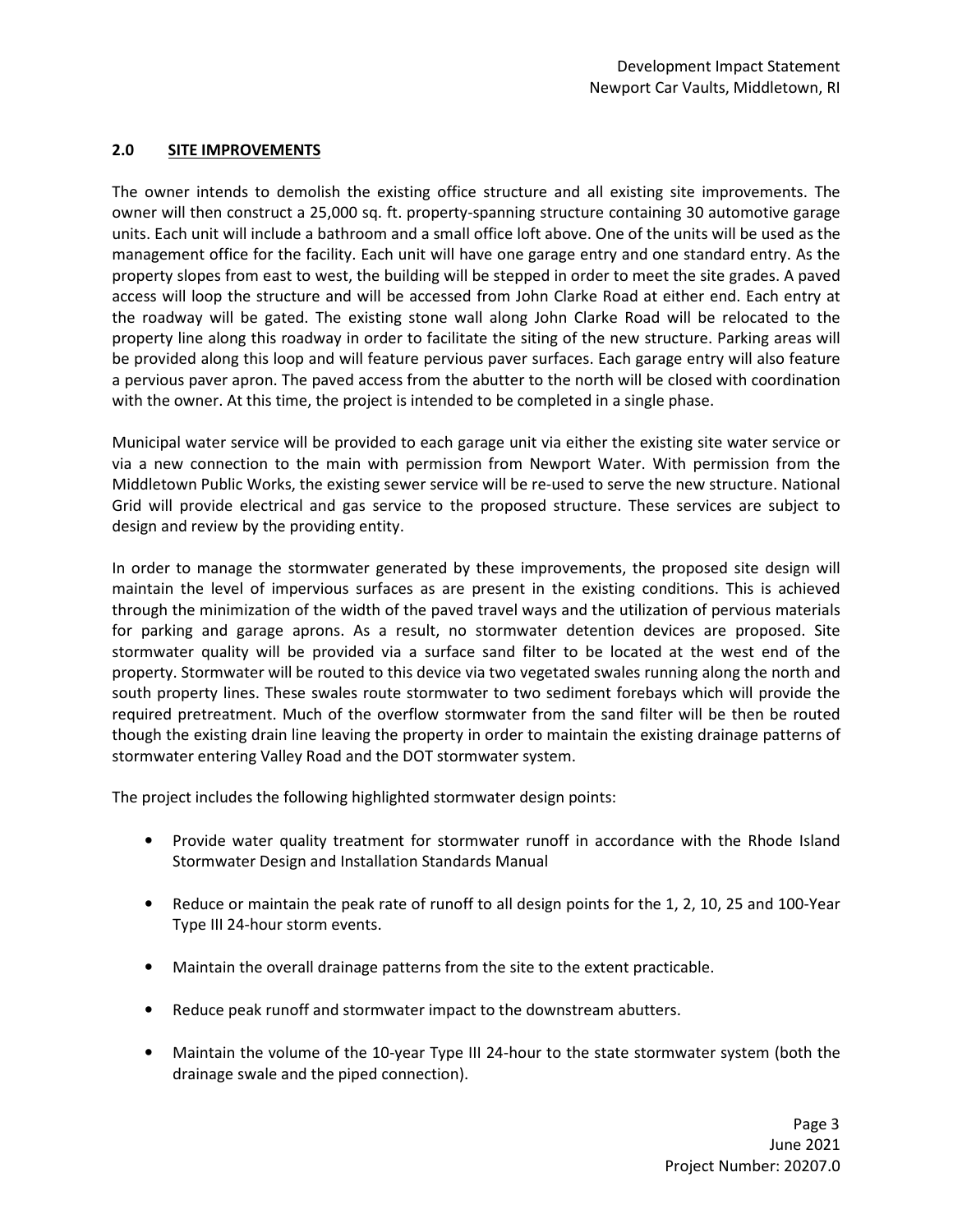# 2.1 District Regulations (Middletown Zoning Ordinance Article 6)

The project as proposed does not require any dimensional variances from the Zoning Ordinance.

# 2.2 Supplementary Regulations (Article 7)

The following information details the project's conformance with the Supplementary Regulations (Article 7) of the Zoning Ordinance:

- The front, side and rear yards will be unoccupied and unobstructed by buildings or structures.
- No accessory structures are proposed within an accessory structure setback.
- All proposed structures will not exceed the District Dimensional Regulations.
- Any fencing will not exceed 6 feet in height.
- There will be no disposal trench, disposal bed, cesspool, seepage pit, septic tank, septic field or other facility designed to leach liquid wastes into the soil, which could enter a wetland or river.
- There will be no storage or parking of major recreation equipment, mobile homes or unserviceable vehicles.
- All yard requirements will comply with Section 716 of the Middletown Zoning Ordinance.
- Any landscaping will conform to Section 723 of the Middletown Zoning Ordinance.
- No structures will be erected and no vegetation will be planted or maintained in such a manner as to obstruct vision at the entrances or exits from the Site.
- The number of curb cuts will be maintained in order to facilitate the orderly flow of traffic to and from the Site.

### 3.0 TRAFFIC CONDITIONS

No traffic study has been prepared for this project. The proposed storage use shall generate significantly fewer daily trips to and from the Site than the existing office use.

### 3.1 Parking (Middletown Zoning Ordinance Article 13)

The proposed development meets the parking requirements of Middletown. A total of 100 parking spaces are required for the 25,000 sq. ft. commercial use (4 per 1,000 sq. ft). There are 43 external parking spaces provided along the perimeter of the structure. The remaining parking spaces shall be provided within the garages. Each garage can contain a minimum of two cars per unit. This accounts for an additional 64 spaces. No public parking is required by the proposed use.

### 4.0 WATER SUPPLY - DOMESTIC

The project will be served by municipal water (Newport Water). A letter of availability provided by Newport Water has been included with the submission to the town.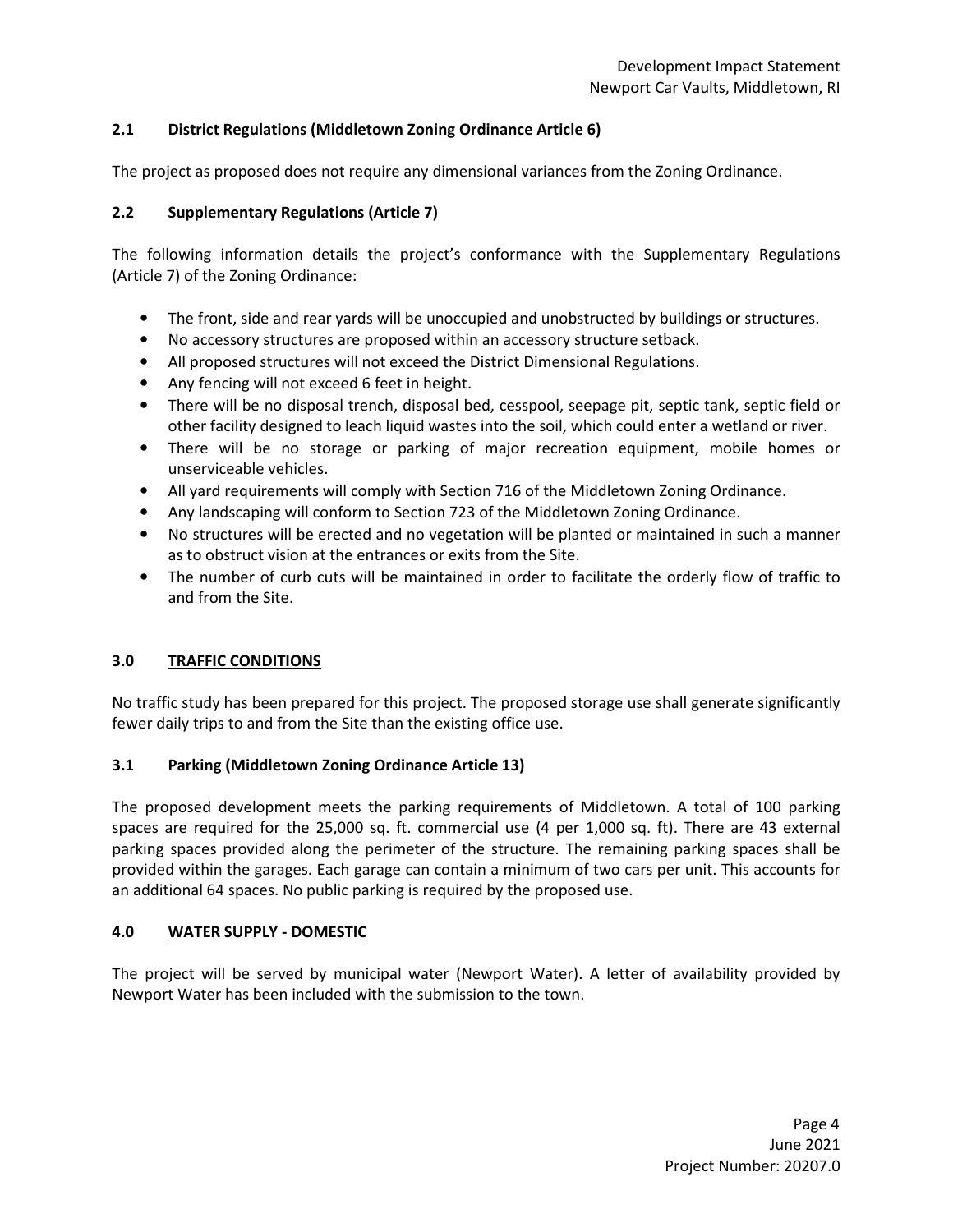### Water Quantity Methodology

The following calculation determines the estimated maximum hourly water flow for the Newport Car Vaults commercial development using the method provided in the International Plumbing Code (2015). Counts below are estimated based on preliminary architectural designs.

| <b>Fixture</b>        | <u>No.</u> | <b>Water-Supply Fixture Unit</b><br>Value (WSFU) | Total |             |
|-----------------------|------------|--------------------------------------------------|-------|-------------|
| Bathroom Group        |            |                                                  |       |             |
| (private)             | 30         | 8.0                                              | 240.0 |             |
| Shower head (private) | 30         | 1.4                                              | 42.0  |             |
|                       |            | $Total =$                                        | 282   | <b>WSFU</b> |

(Taken from Table E103.3 (2))

For a supply system with predominately Flushometer valves, the maximum water demand (taken from Table E103.3 (3)) is equal to:

282 WSFU = 106 gpm

Maximum Water Demand (MWD) =  $106$  gpm x 60 = 6,360 gallons per hour

Average Day Water Demand (Open 7 days a week year-round 12 hours a day) (ADD<sub>OS</sub>) = MWD /2.5

 $ADD<sub>OS</sub> = 6,360 / 2.5 = 2,544$  gph = 30,528 gpd

Average Day Water Demand (Annualized) (ADD<sub>os</sub>) = ADD = 30,528 gpd

Peak Day Water Demand = ADD X 1.6 = 30,528 X 1.6 = 48,844 gpd

These quantities are highly conservative as it is extremely unlikely that all tenants will be visiting their storage units for 12 hours a day concurrently.

### 5.0 SEWAGE DISPOSAL

The Town of Middletown provides public sewer disposal along Valley Road. The project proposes to tie into the on-site 6-inch sewer service that is utilized by the existing building. This service crosses through the abutting property to the south where in joins the municipal main in the road shoulder. This service uses an existing utility easement. No changes to the easement are proposed. Re-use of the existing service stub will require approval from the Town of Middletown Department of Public Works. All construction and design will be in accordance with the Town of Middletown "Use and Installation of Sewers."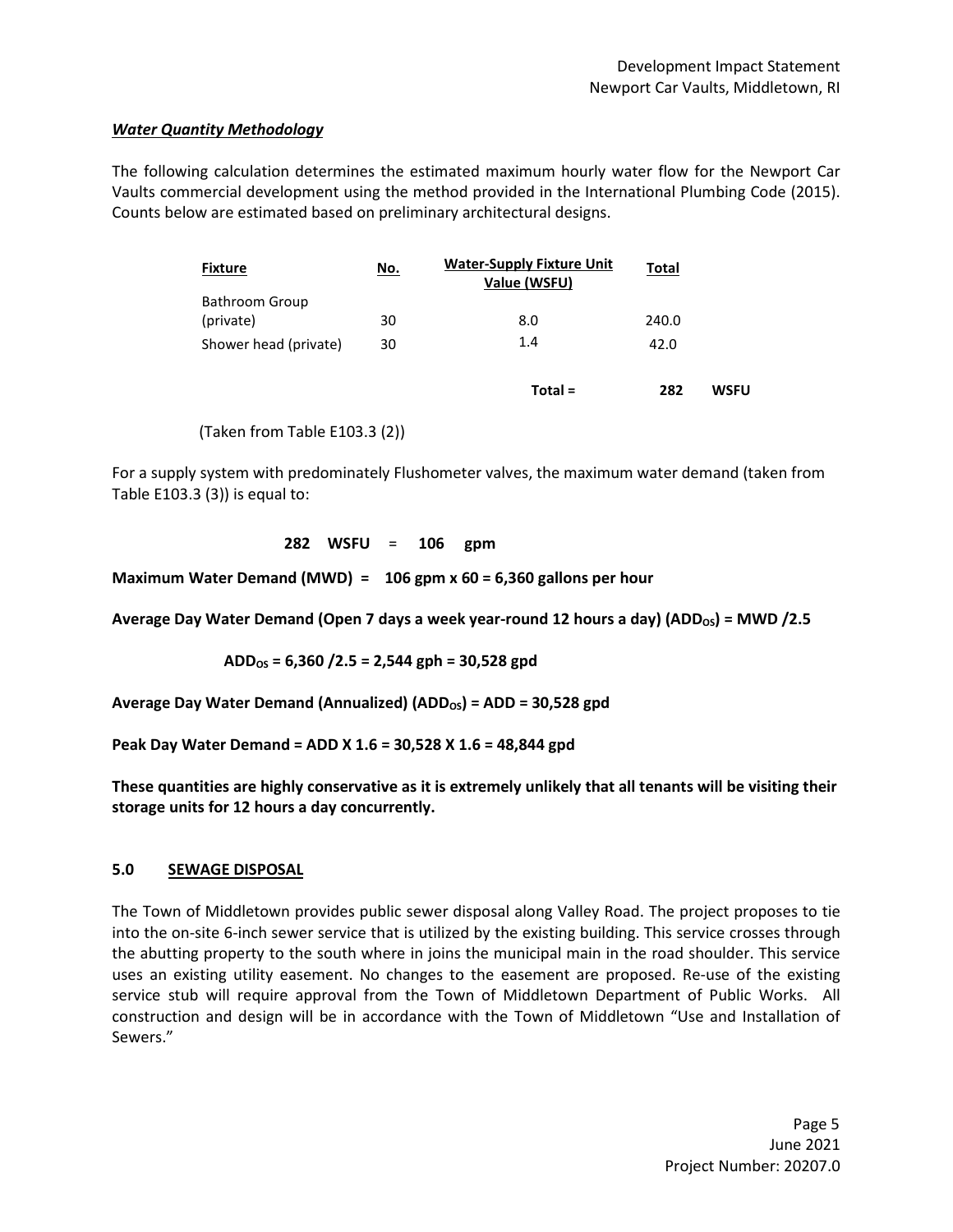### 6.0 STORM DRAINS

Under existing conditions, the property generally slopes from the east end of the property center towards Valley Road. A portion of the surface runoff is collected by surface inlets and routed via subsurface pipes through the southerly abutter to a RIDOT drain structure in Valley Road. From this structure, the stormwater crosses the roadway and enters Green End Pond. The remainder of the surface runoff flows overland to the roadside swale in the RIDOT right of way. From this point, the runoff travels north in the swale to another structure which again conveys runoff west and into Green End Pond. All site runoff eventually reaches this waterbody, albeit via two separate routes.

The proposed drainage system is designed to maintain or reduce the peak runoff rate to equal or less than that of the existing conditions during the Type III, 24-hour design storms for the 1, 2, 10, 25 and 100-year storm events. The design also manages the flow such that the balance of flow to each of the two separate RIDOT drain structures is maintained. The proposed drainage system has been designed to provide water quality treatment in conformance with current RIDEM recommendations to ensure that the downstream waterbody is protected.

The site has been evaluated in accordance with the redevelopment standards of the Rhode Island Stormwater Design and Installation Standards Manual (RISDISM). As the site maintains an equivalent level of impervious surfaces in the proposed conditions, no volume control devices are required to regulate the stormwater flow from the site. Instead, the stormwater design focuses on the use of pervious pavements, vegetated conveyances, and low-impact water quality systems to meet state and local water quality requirements. Surface water from the rooftop and paved travel aisle is collected in two vegetated swales which run along the north and south property lines. Runoff from these swales is then deposited into a sand filtration device after first passing through two sediment forebays. Filtered water from this device is collected in an underdrain and discharged to the RIDOT roadside swale. Overflow runoff from this device is metered by a structure situated on the existing drain line which leaves the site. The remainder of the overflow water passes over a concrete weir and travels to the DOT swale.

For detailed description and calculations please refer to the project Drainage Report.

# 7.0 ELECTRIC SERVICE

National Grid provides overhead electrical services along John Clarke Road. The project proposes to draw electrical and communication services from an existing pole. Underground services will be run to the structure. The existing conduits may be re-used with permission from National Grid. All construction and design will be in accordance with the National Grid Rules and Regulations.

### 8.0 GAS SERVICE

No gas service connections are proposed at this time.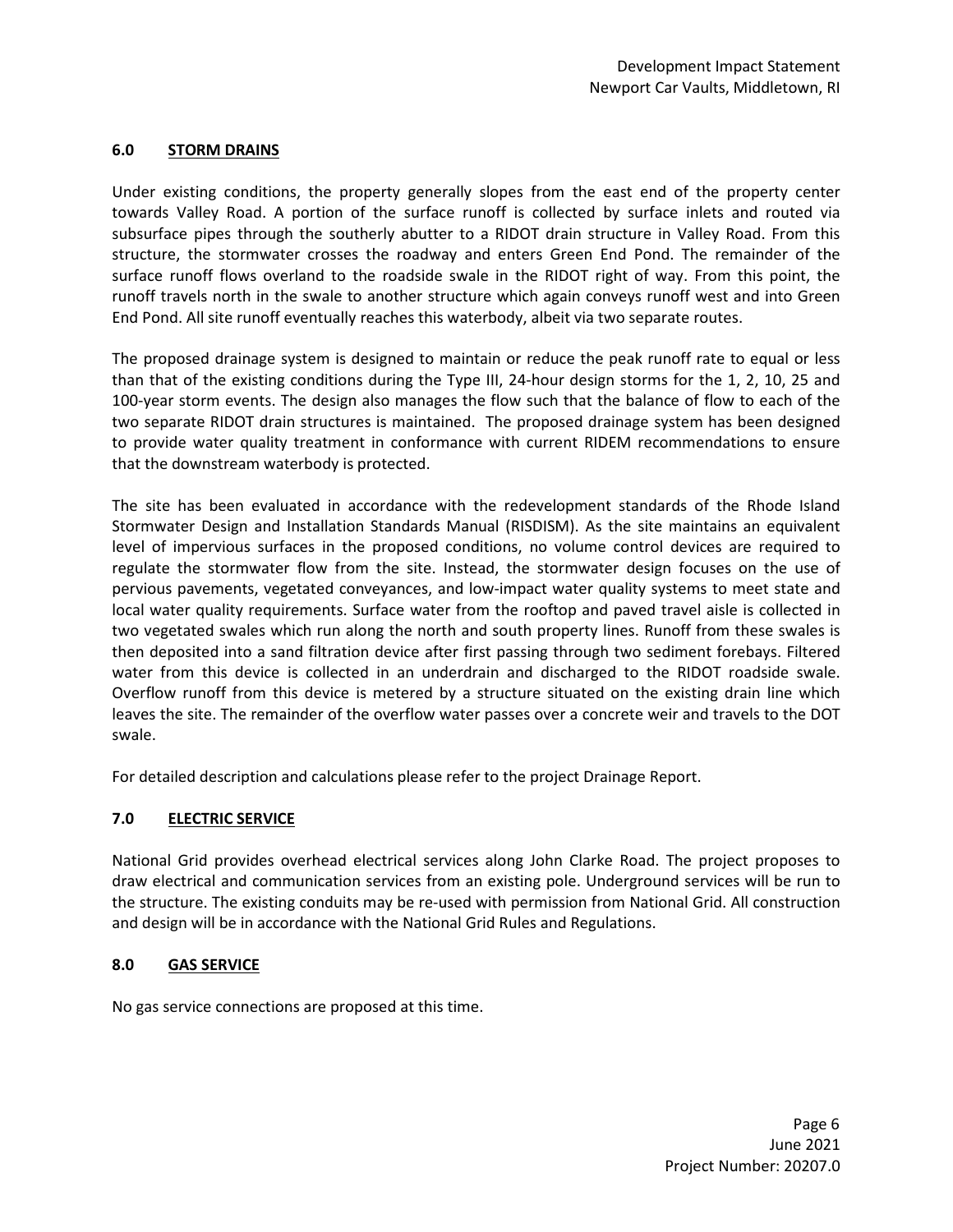#### 9.0 POLICE

Police enforcement will be provided by the Middletown Police Department. Since the project is surrounded by similar use commercial developments and does not contain any special or unusual features, the project should receive similar protection.

#### 10.0 FIRE PROTECTION

Fire protection will be provided by the Middletown Fire Department. An existing hydrant is located at the midpoint of the lot frontage on John Clarke Road.

#### 11.0 SCHOOLS

This project will have no impact on the school system.

#### 12.0 EMERGENCY SERVICES

Since the project is surrounded by similar use developments and does not contain any special or unusual features, the project should have similar access to emergency services. The project itself will have two access points for emergency vehicles on John Clarke Road. Both entrances will be of sufficient size for emergency vehicles.

#### 13.0 PHYSICAL AND ECOLOGICAL CHARACTERISTICS

#### 13.1 Surrounding Lands

Surrounding land use consists of commercial properties and large office structures. As the Site and surrounding properties are located within a Corporate Park, this is unlikely to change. The proposed development use and appearance will be consistent with the surrounding area of Middletown.

#### 13.2 Wetlands

There are no freshwater wetlands on the subject properties.

#### 13.3 Flood Plain & Soils

According to the Flood Insurance Rate Mapping for the Town of Middletown (Community Panel No. 44005C0093J, revised September 4, 2013), the site is located in Zone X. Zone X is within the area of minimal flooding for the 100-year flood.

The soil type on site is Ud (Udorthents) as designated by the USDA Natural Resource Conservation Service. This is generally a type C hydrologic soil common to formerly developed areas. Class IV soil evaluations performed on site revealed loams with a water table of approximately 30 inches.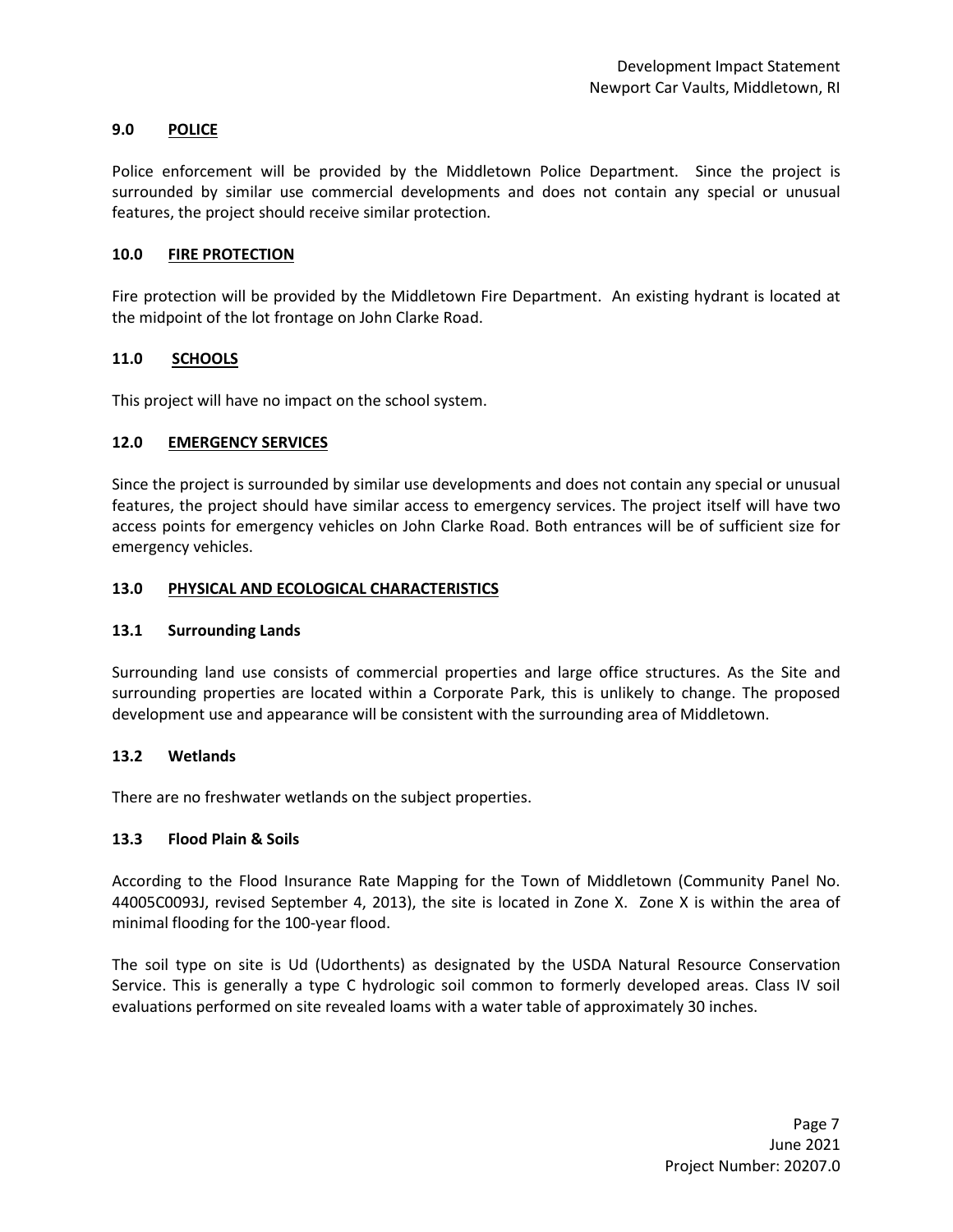#### 13.4 Vegetation

Aside from the office building and the parking areas, the property consists of maintained lawns. An area of scrub brush is located adjacent to Valley Road. There is no other significant ground cover.

#### 13.5 Wildlife Habitat

Since this site is developed and the surrounding areas are developed with similar usages, the subject property is not considered to be a significant wildlife habitat. To the best of our knowledge, there are no endangered or threatened species living on the site.

#### 13.6 Environmental

The applicant will meet all environmental requirements of the Rhode Island Department of Environmental Management and the Town of Middletown. Construction of this development will improve the environmental conditions of the site with sediment collection measures, a reduction in peak run-off and increased water quality of the site stormwater discharge.

#### 14.0 CHARACTER OF THE COMMUNITY

### 14.1 Scenic

Located in a developed urban area with a history of similar development, the properties do not have scenic value.

### 14.2 Archaeological Conditions

There are no special or unique archaeological conditions on the site. If any archaeological artifacts or remains are found during construction, work will stop immediately and a historic/archaeological expert will be consulted to determine the significance of the find. The archaeological remains, if they are found to be significant, will be preserved based on the Town and expert's recommendation and/or opinion.

#### 14.3 Scale

The scale of the proposed structures will not exceed the development standards for this zoning district and will be comparable to that of nearby commercial properties.

#### 14.4 Placement

The placement of all proposed structures will meet all setback requirements of Middletown. Screening and general appearance were also considered during development so as to have minimal impact to abutters and traffic flow.